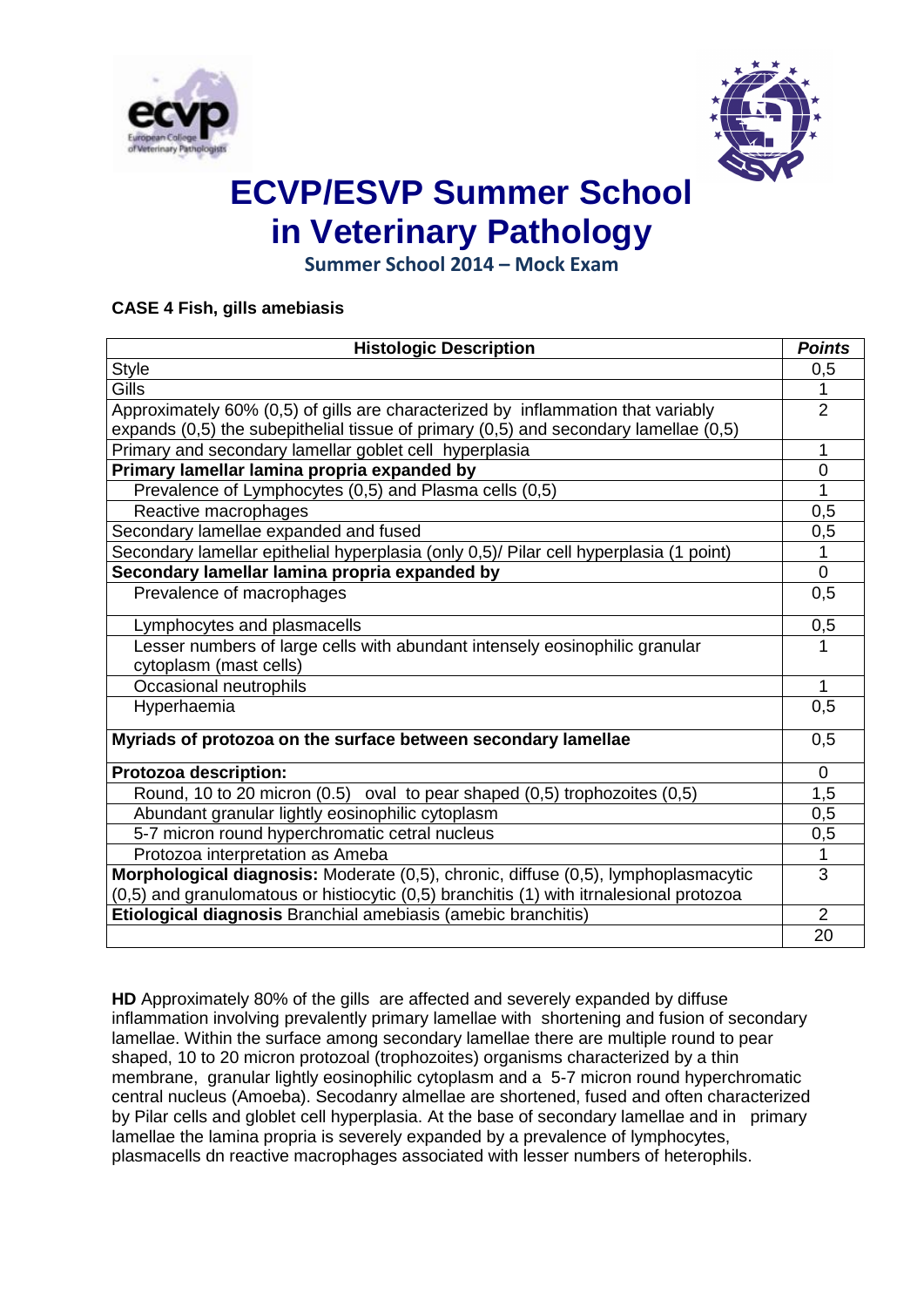



**Summer School 2014 – Mock Exam**

**Causative agent** *Neoparamoeba perurans*,

### **COMMENT**

**Amoebic gill disease** (AGD) is a potentially fatal disease of some marine fish. It is caused by *Neoparamoeba perurans*, the most important amoeba in cultured fish. It primarily affects farm raised fish of the [Salmonidae](http://en.wikipedia.org/wiki/Salmonidae) family, most notably affecting the [Tasmanian](http://en.wikipedia.org/wiki/Tasmanian) Atlantic [Salmon](http://en.wikipedia.org/wiki/Atlantic_Salmon) (Salmo salar) industry, costing the A\$20 million a year in treatments and lost productivity. [Turbot,](http://en.wikipedia.org/wiki/Turbot) [bass,](http://en.wikipedia.org/wiki/Bass_%28fish%29) [bream,](http://en.wikipedia.org/wiki/Common_bream) [sea urchins](http://en.wikipedia.org/wiki/Sea_urchin) and crabs have also been infected. The disease has also been reported affecting the commercial salmon fisheries of the United States, Australia, New Zealand, France, Spain, Ireland and Chile[.http://en.wikipedia.org/wiki/Amoebic\\_gill\\_disease -](http://en.wikipedia.org/wiki/Amoebic_gill_disease#cite_note-2) cite\_note-2 It was first diagnosed in the summer of 1984/1985 in populations of [Atlantic Salmon](http://en.wikipedia.org/wiki/Atlantic_Salmon) off the east coast of Tasmania and was found to be caused by the *Neoparamoeba perurans*

### **REFERENCES AND ANATOMY**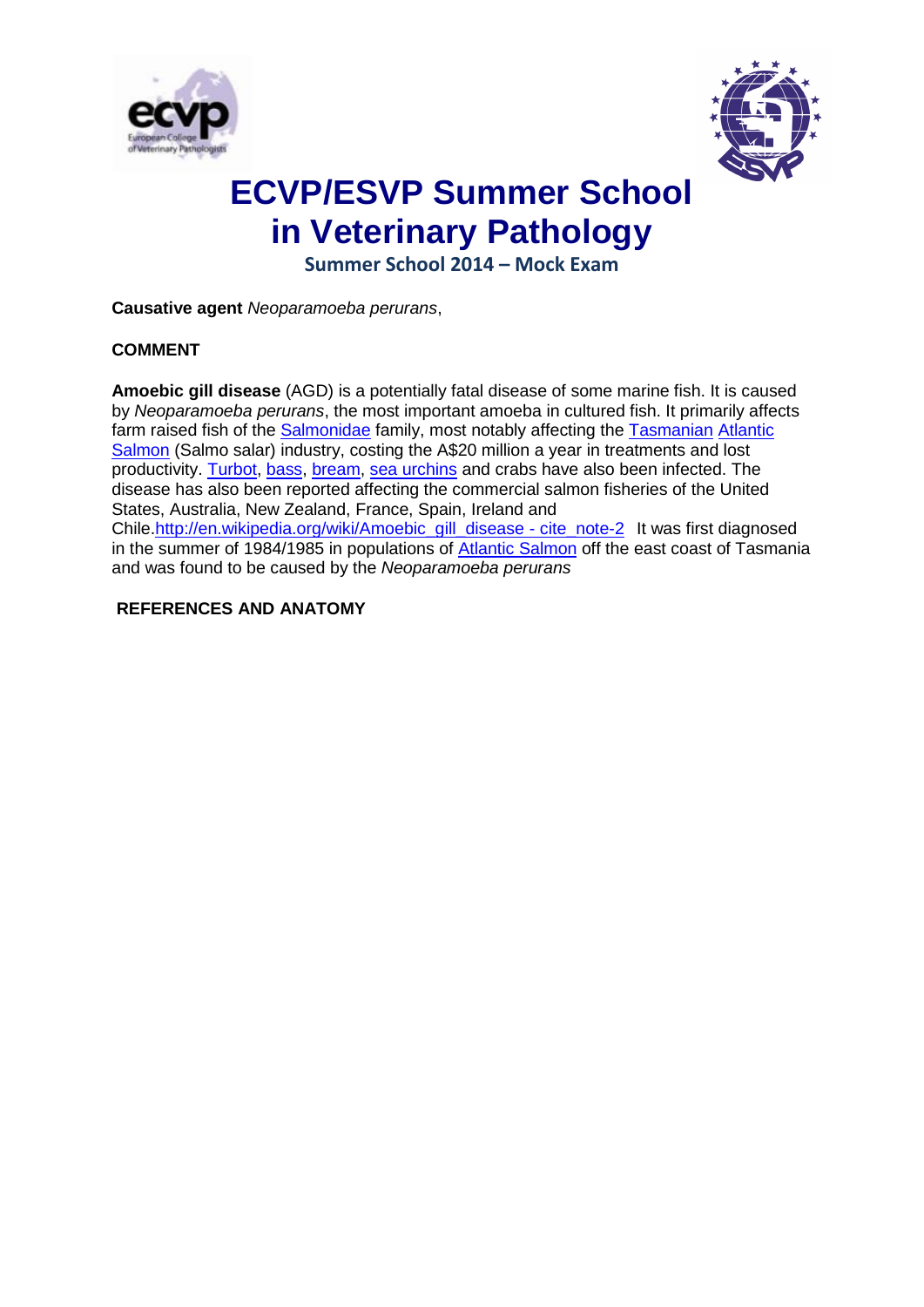



Summer School 2014 - Mock Exam

New Zealand Veterinary Journal 58(1), 59-61, 2010

Clinical Communication

59

#### Nodular gill disease causing proliferative branchitis and mortality in Chinook salmon (Oncorhynchus tshawytscha)

L Tubbs\*§, BA Wybourne† and JS Lumsden<sup>‡</sup>

#### Abstract

#### Introduction

CASE HISTORY: A period of escalating mortality occurred<br>among Chinook salmon  $(1-5 g)$  held in freshwater raceways<br>at a commercial culture facility. The mortality rate peaked at<br>1.5% of the population per day, water temper

cuonamie-1 tout treatments (10 ppm tor 1 nour).<br>CLINICAL FINDINGS: The dead fish did not exhibit flared opercula typical of infection with baserial gill disease (0GD) not did no red in the particular of the particular of

statutaal ryperpasta and tussion or inmetiae.<br>
DIACNOSIS: Numerous angular ameobic organisms (approximately 10 x 8 pm), with a central, large vesicular nucleus and faintly acceleptions (by the proposition) were located on

Vol. 63: 169-174, 2005

**Proliferative gill discrete is a Loose term** that has historically<br>been used to describe a characteristic group of lesions in which branchial epithelial hyperplasia, and hypertrophy and fision of kind anticalization disc

 $\begin{tabular}{ll} \textbf{social matching and mortality} \\ \hline In search, and, and, the most \\ \textbf{e} \textbf{controlally significant performance of samples, and \\ \textbf{d} \textbf{source} \textbf{control} \textbf{C} \textbf{M} \textbf{)} \textbf{C} \textbf{M} \textbf{C} \textbf{M} \textbf{M} \textbf{M} \textbf{M} \textbf{M} \textbf{M} \textbf{M} \textbf{M} \textbf{M} \textbf{M} \textbf{M} \textbf{M} \textbf{M} \textbf{M} \textbf{M} \textbf{M} \textbf{M} \textbf{M} \textbf{M} \textbf$ 

**Published February 28** 

Effects of gill abrasion and experimental infection with Tenacibaculum maritimum on the respiratory physiology of Atlantic salmon Salmo salar affected by amoebic gill disease

**DISEASES OF AQUATIC ORGANISMS**<br>Dis Aguat Org

Mark D. Powell<sup>1,\*</sup>, James O. Harris<sup>1</sup>, Jeremy Carson<sup>2</sup>, Jonathan V. Hill<sup>1</sup>  $\footnotesize\relvert$ School of Aquaculture, Tasmanian Aquaculture and Fisheries Institute, University of Tasmania, Locked Bag 1370, Laurencesion, Tasmania 7250, Australia<br>1981, Institute and Aquaculture and Fisheries Institute, Depar

ABSTRACT: The effects of gill abrasion and experimental infection with Teraccibaculum maritimum were assessed in Alfantic salmon Salmo salar with underlying amoebic gill disease. The respiratory and acid -base parameters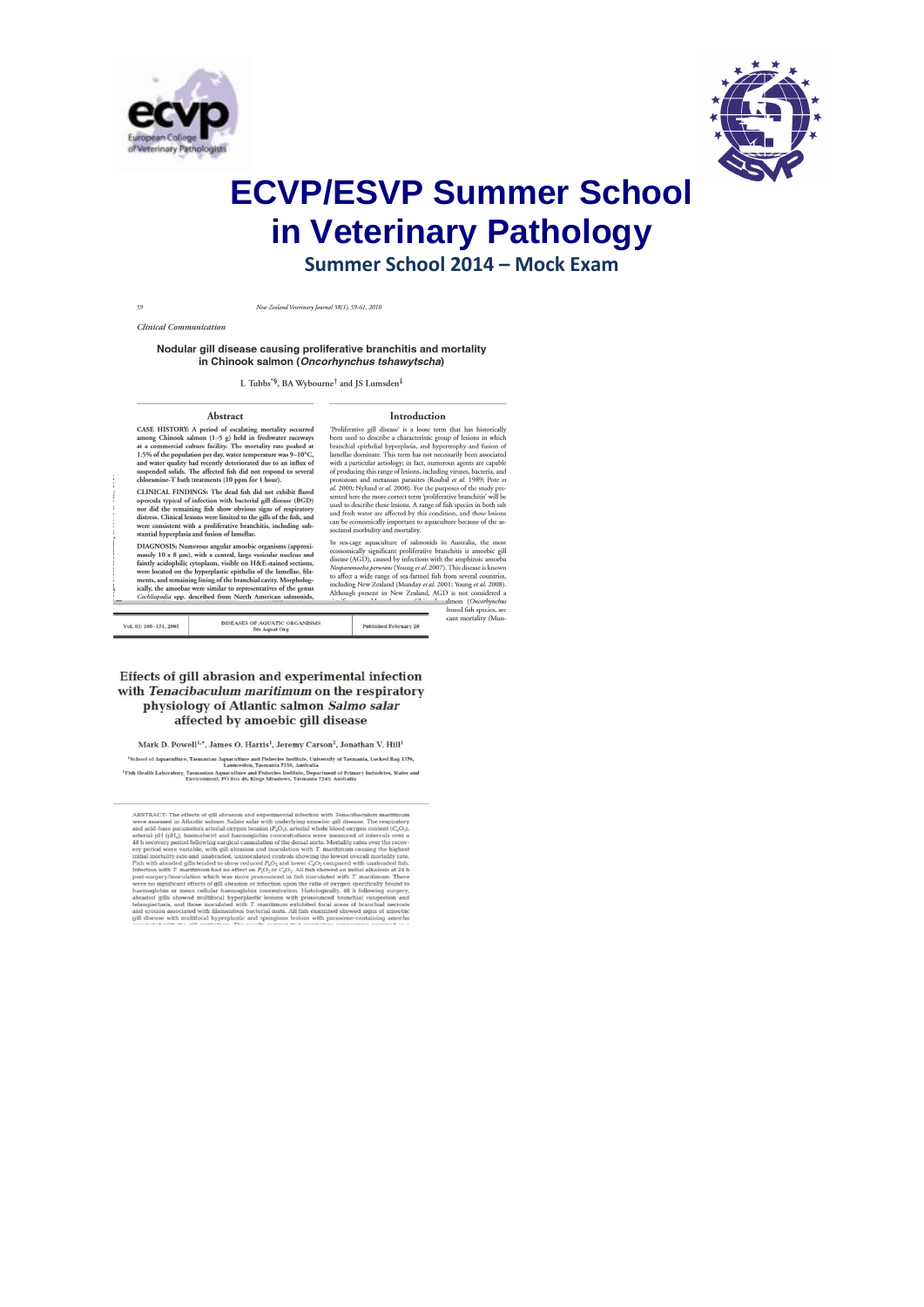



**Summer School 2014 – Mock Exam**



Primary lamellae originate perpendicularly from the emibranchial tissue. Primary lamellae represent the base and the origin of secondary lamellae.

The respiratory epithelium is constituted by flattened epithelial cells and by vessels composed of pilar cells (modified contractile endothelial cells). At the base of secondary lamellae mucous cells are present and Chloride cells.



Secondary lamellae

A single or double layer of epithelial cells= Pillar cell An interstitial space Basement membrane Marginal channel Fingerprint-like microridges of lamellar epithleium

Base of secondary lamellae